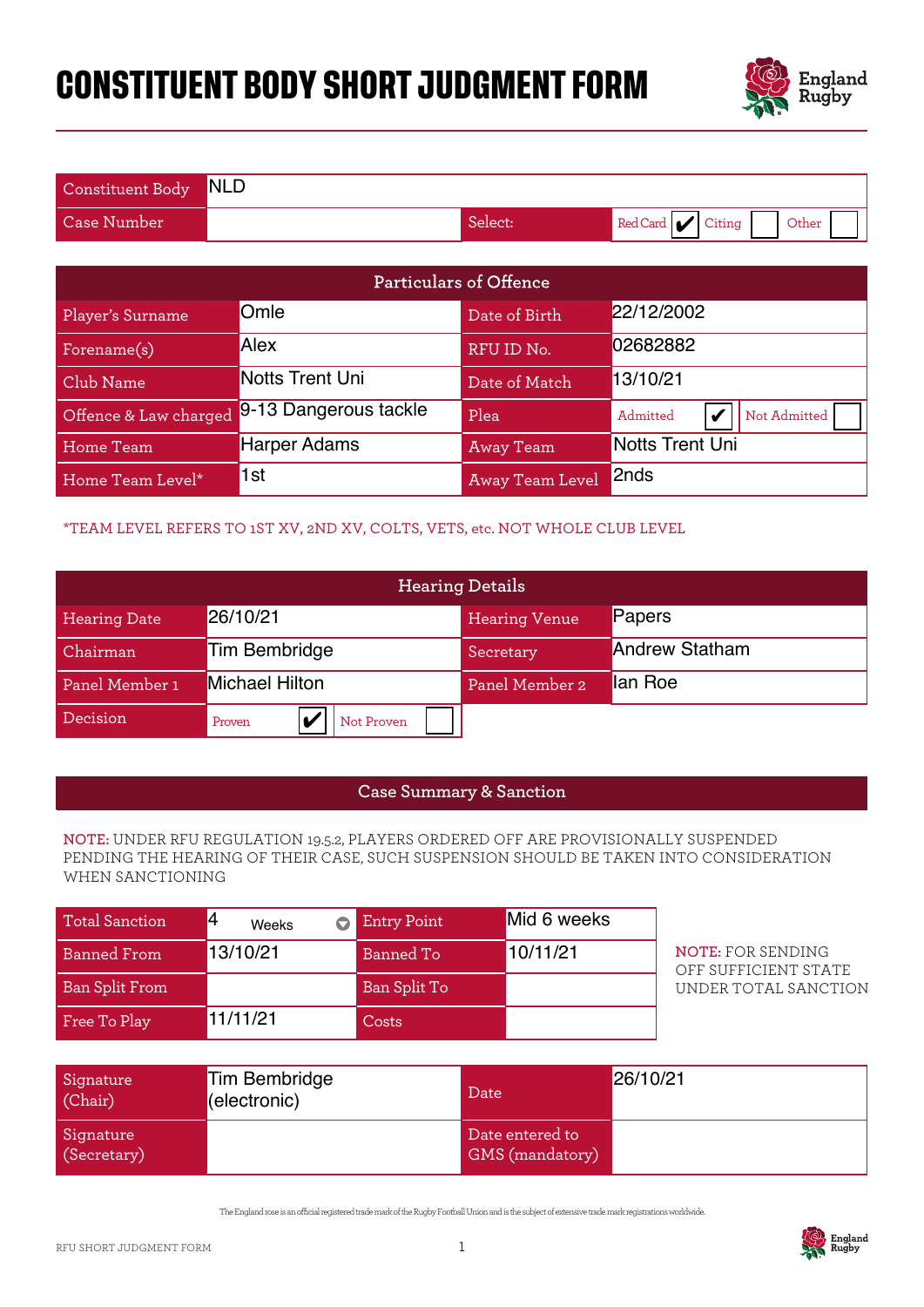|                                                                                                                                      |                        | Assessment of Offence (Regulation 19.11.8) |                                                                                           |
|--------------------------------------------------------------------------------------------------------------------------------------|------------------------|--------------------------------------------|-------------------------------------------------------------------------------------------|
| PLEASE TICK APPROPRIATE BOX:                                                                                                         | Intentional 19.11.8(a) |                                            | Reckless 19.11.8(b)                                                                       |
| Nature of actions 19.11.8(c)                                                                                                         |                        | Existence of provocation 19.11.8(d)        |                                                                                           |
| Opponent liffted above horizontal at side of a<br>ruck but not bound into it (so 2 offenses)                                         |                        | None                                       |                                                                                           |
| Whether player retaliated 19.11.8(e)                                                                                                 |                        | Self-defence 19.11.8(f)                    |                                                                                           |
| No                                                                                                                                   |                        | N <sub>O</sub>                             |                                                                                           |
| Effect on victim $19.11.8(g)$                                                                                                        |                        | Effect on match 19.11.8(h)                 |                                                                                           |
| None but could have been as landed on back /<br>neck                                                                                 |                        |                                            | none Players team played last 12 minutes with<br>14 men but went on to extened their lead |
| Vulnerability of victim 19.11.8(i)                                                                                                   |                        |                                            | Level of participation/premeditation 19.11.8(j)                                           |
| Would not have expected this action againset<br>him as not involved in the ruck + would not be<br>prepared for foul play against him |                        | <b>full</b>                                |                                                                                           |
| Conduct completed/attempted 19.11.8(k)                                                                                               |                        |                                            | Other features of player's conduct 19.11.8(l)                                             |
| Completed                                                                                                                            |                        |                                            | appologised and pleaded guilty                                                            |
| Entry point number                                                                                                                   |                        |                                            |                                                                                           |
| Top End*                                                                                                                             | Mid-Range              | 6 weeks                                    | Low End                                                                                   |

## **NOTE:** STATE NUMBER OF WEEKS OR MATCHES ENTRY POINT FOR OFFENCE

\*If top end, the Panel should identify an entry point between the top end and the maximum sanction (19.11.9) as set out in Appendix 2

In making the above assessment, the Panel should consider the RFU Practice Note as set out in Appendix 5 to Regulation 19. Significant weight should be given to RFU regulation 19.11.8(a), 19.11.8(h) and 19.11.8(i).

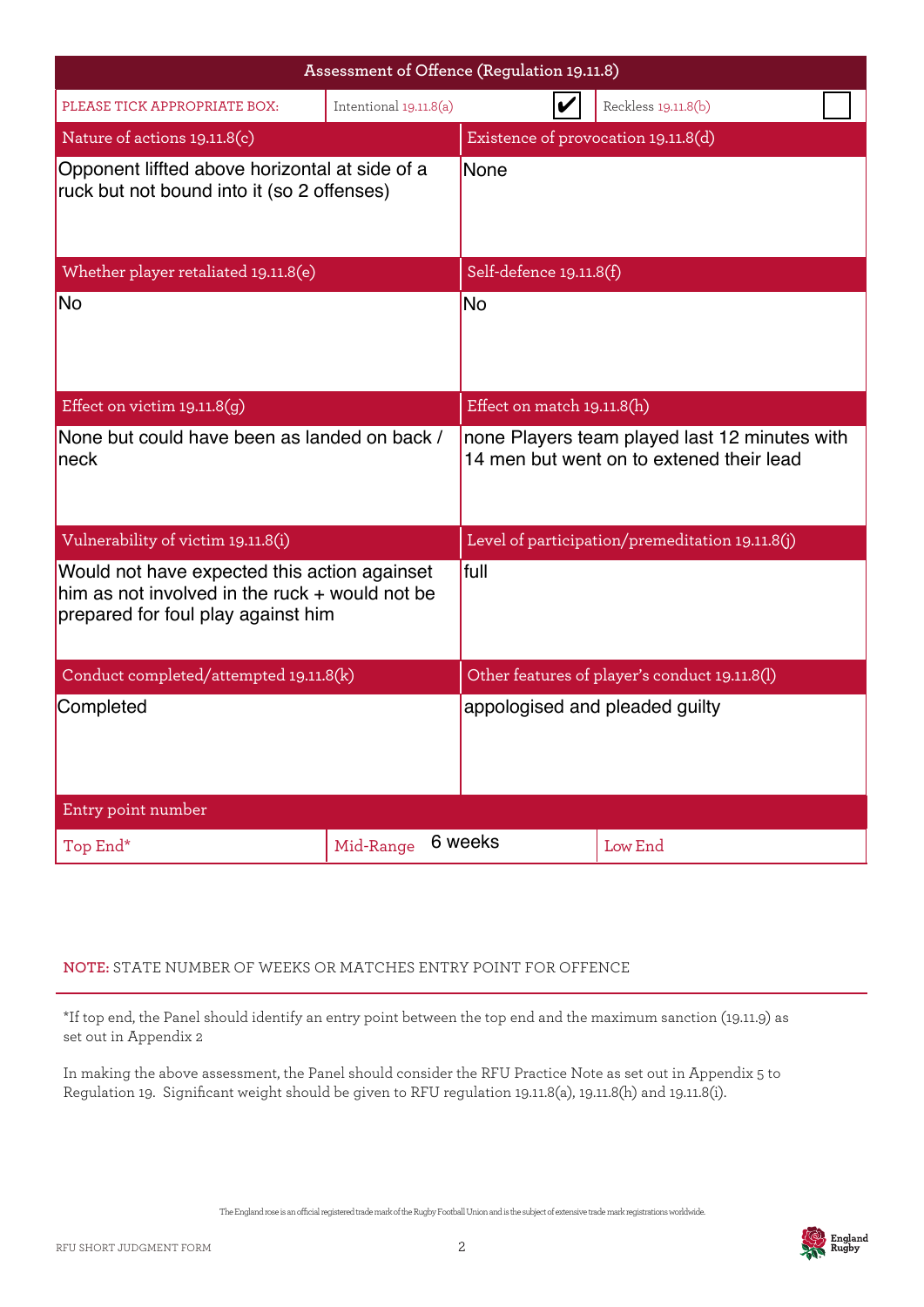|  | <b>Reasons for Entry Point</b> |
|--|--------------------------------|
|--|--------------------------------|

mandatory mid range entry

| 2 offences but no injury because of victim landing on his neck World rugby regulations state<br>mandatory mid range entry |                                                                                        |  |  |  |
|---------------------------------------------------------------------------------------------------------------------------|----------------------------------------------------------------------------------------|--|--|--|
|                                                                                                                           |                                                                                        |  |  |  |
|                                                                                                                           |                                                                                        |  |  |  |
|                                                                                                                           |                                                                                        |  |  |  |
|                                                                                                                           | Mitigating Factors (Regulation 19.11.10)                                               |  |  |  |
| Acknowledgement of guilt 19.11.11(a)<br>Immediate                                                                         | Player's disciplinary record/good character 19.11.11(b)<br>assumed good                |  |  |  |
|                                                                                                                           |                                                                                        |  |  |  |
|                                                                                                                           |                                                                                        |  |  |  |
|                                                                                                                           |                                                                                        |  |  |  |
| Youth & inexperience of player 19.11.11(c)                                                                                | Conduct prior to and at hearing 19.11.11(d)                                            |  |  |  |
| Students match so a young adult player<br>assumed. Possible experienced but no further<br>infomation given                | Good immediate apology and remorse. Quick<br>plea of guilty enabling a papers hearing. |  |  |  |
| Remorse & timing of remorse 19.11.11(e)                                                                                   | Other off-field mitigation 19.11.11(f)                                                 |  |  |  |
| Immediate                                                                                                                 | None stated                                                                            |  |  |  |
|                                                                                                                           |                                                                                        |  |  |  |

| Number of weeks deducted: 2 |  |
|-----------------------------|--|
|-----------------------------|--|

**NOTE:** SUBJECT TO REGULATION 19.11.13, A DISCIPLINARY PANEL CANNOT APPLY A GREATER REDUCTION THAN 50% OF THE RELEVANT ENTRY POINT SUSPENSION

The England rose is an ocial registered trade mark of the Rugby Football Union and is the subject of extensive trade mark registrations worldwide.